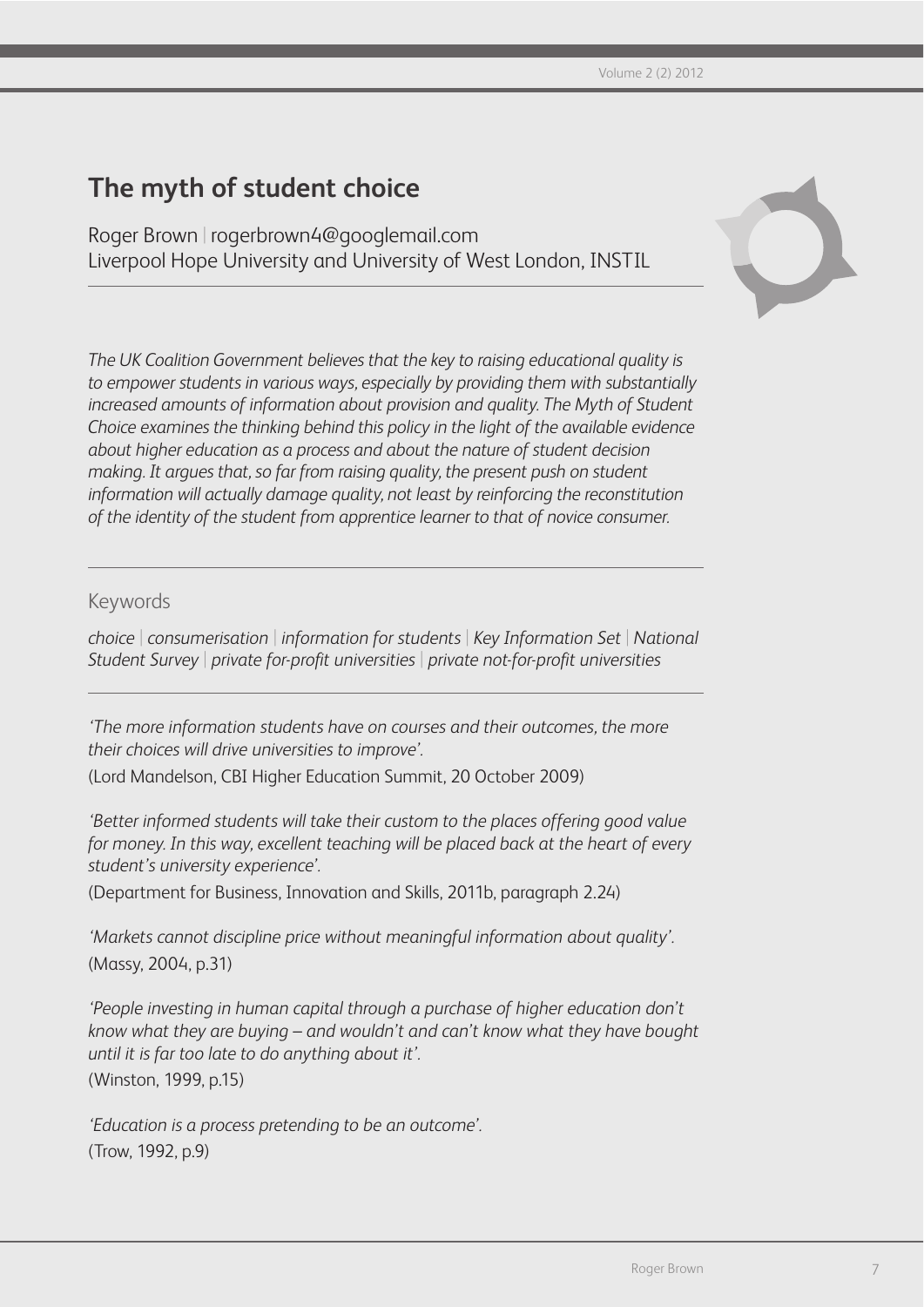### Introduction

One of the central planks of the UK Coalition Government's higher education reforms is the empowerment of students through the enhancement of student choice. This is on the basis that both quality and efficiency will be improved as institutions respond to students' decisions and 'raise their game' so as to attract or retain students and revenue. In this article I want to ask whether empowering students and strengthening student choice will actually deliver these benefits, or whether it will simply trigger a further set of costs, distortions and detriments.

I shall first describe the various ways in which the Government is seeking to achieve this objective, before considering the beliefs and assumptions on which it is based. Drawing on evidence from higher education and other scholarship, I shall then consider how far these beliefs and assumptions, derived essentially from the economic theory of markets, are appropriate to higher education. Finally, I shall look at the potential consequences. My conclusion is that, so far from improving the quality of student education, strengthening student choice is actually much more likely to damage it.

Before coming to the main argument, let me just say, for the avoidance of doubt, that I am certainly not opposed to students having and exercising choices about what, where and how to study. Nor am I against them having as much information as is feasible on which to base their decisions. My concerns arise from the weight being placed on this process as a driver of quality and efficiency, and from the very clear danger that, so far from improving educational quality, it will actually detract from the things that really do make for quality and efficiency, namely the adoption of the best educational practices within a well funded, diverse and integrated higher education system. There is also a moral aspect that I shall come to at the very end.

#### Enhancing student choice

Let us look first at how the Government is seeking to empower students as consumers of higher education. There are six main ways.

First, from this autumn (2012), the cost of teaching most subjects will be met entirely from the student fee, with institutions competing on price (within an overall cap) as well as on course quality and availability. This is in effect a voucher system. By mimicking as closely as possible a 'real' market where consumers choose with their own resources, voucher systems are seen by some economists as the best means of giving consumers leverage over publicly funded services (Friedman, 1962). However, so far the evidence about improved quality and efficiency is at best inconclusive (Belfield and Levin, 2005; Bekhradnia and Massy, 2009).

Second, the Government has removed the controls on the number of places for highly qualified students (those with AAB+ at A level and equivalent). This is intended both to increase competition and to strengthen student choice. Whether it will expand supply will depend on the universities' reactions: past experience in both Britain and America suggests that many prestigious institutions prefer to keep their numbers down in order to preserve their exclusivity. In any case, whilst this partial lifting of numbers controls may increase choice, it will of course only do so for applicants with those qualifications.

Third, to widen the choice of supplier, the Government is encouraging more Further Education (FE) colleges to enter the higher education market. More than half the marginal places created under the new 'core-and-margin' funding methodology for 2012 entry have been allocated to FE colleges, although these may be offset by places being withdrawn by universities under existing agreements (Matthews, 2012a). The core-and-margin methodology is essentially a device for keeping fees down although it has been presented by the Government as a means of increasing competition. As a result, 65 FE colleges now have direct funding agreements with the Higher Education Funding Council for England (HEFCE) for the first time (Lee, 2012). The Government is also lowering the rules for provider entry. To be eligible for a university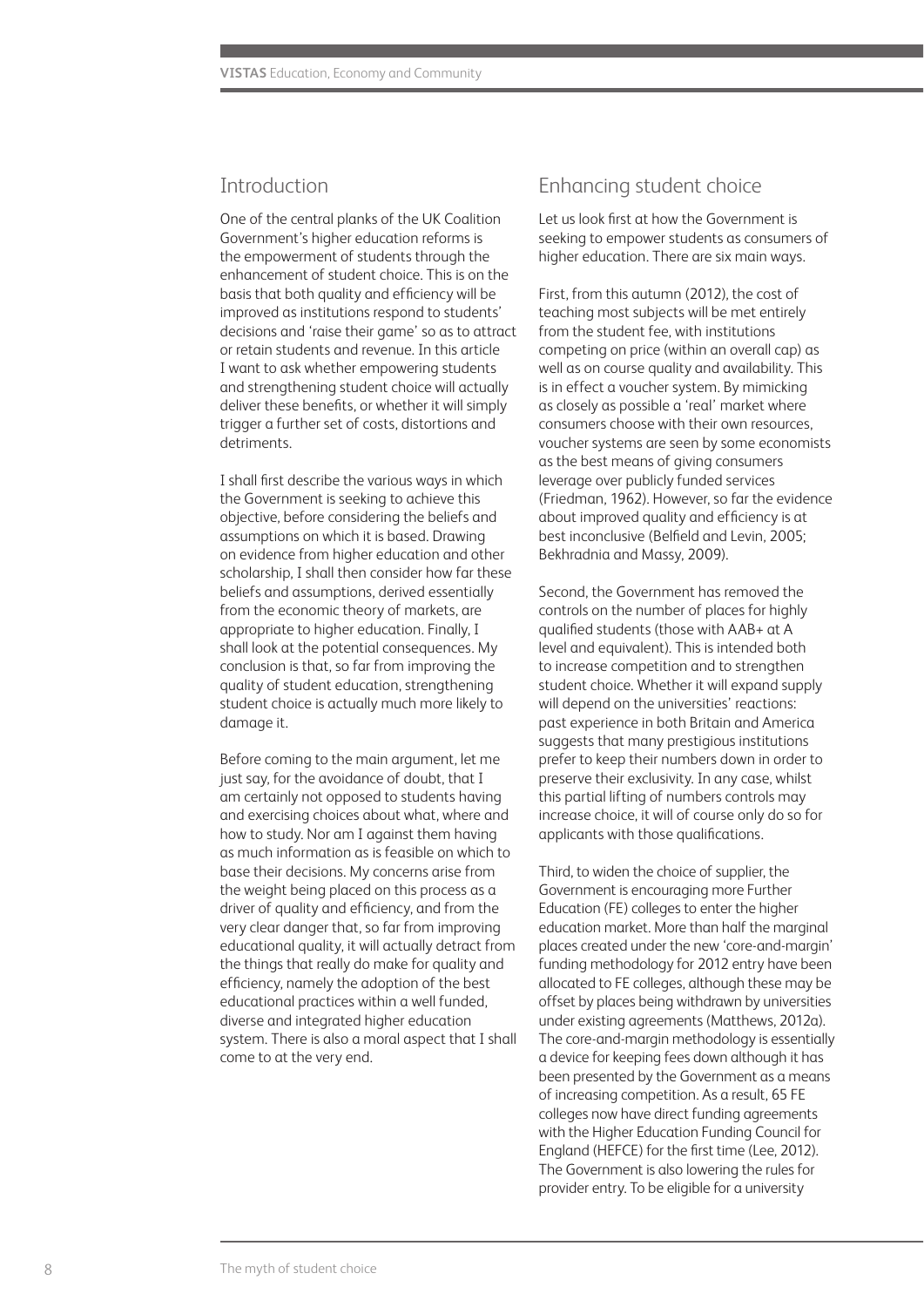title, a college with degree awarding powers now needs only 1,000 full-time equivalent higher education students compared with 4,000 previously; only 750 of these have to be studying at degree level. At the same time, students on over 400 courses at non-HEFCEfunded colleges are now designated as eligible to receive state subsidised loans compared with 157 only a couple of years ago (Morgan, 2012).

Fourth, to improve the quality of student decision making, the Government is further expanding the amount of information that institutions are required to publish about their provision. It is also encouraging private companies to use this information to provide fuller information and guidance. The Consumers Association Which? has recently announced its intention to provide such a service (Which? 2012). The centrepiece of this enhanced information drive is the so called Key Information Set (KIS), setting out no fewer than seventeen items of information that will be available at course level for each institution from this autumn. These include the proportion of time spent in various learning and teaching activities (by year/stage of study, with a link to further detail); the mix of summative assessment methods used (by year/stage of study); the destinations of graduates six months after graduation; of those employed, the proportion in managerial/ professional jobs six months after graduation; and salary data (upper quartile, median, lower quartile) six months after graduation from the course concerned and for all courses in the subject across all institutions, six and 40 months after graduation (the final version of the KIS is at http://www.hefce.ac.uk/ whatwedo/publicinfo/kis). Universities are also being 'encouraged' to publish anonymised information about the teaching qualifications, fellowships and qualifications of their teaching staff (HEFCE guidance is expected shortly).

Fifth, the Government is increasing the ways in which institutions are required or encouraged to consider student interests, strengthening the student 'voice'. Now in its eighth year, the National Student Survey (NSS) – a survey of third-year students' views on their institutional experience – is seen as a key indicator of

educational quality by students, institutions and the media (in spite of its many limitations for this purpose: Brown, in press, Chapter 6). Students are now full members of the review teams that periodically assess institutions' quality assurance arrangements. They may also have the power in future to trigger institutional reviews where there are serious concerns about quality.

Finally, the Government is strengthening the ways in which students can obtain attention, action or redress for what is perceived to be inadequate service. For example, all institutions are being required to publish student charters covering: diversity, respect and communication; teaching, learning, research and assessment; finance; complaints, appeals, discipline; personal development and employment; student services (non-academic); and community, sports and social activities (Department for Business, Innovation and Skills, 2011a). In fact, charters will play a dual role: internally, they will frame the expectations of existing students; externally, they will play a promotional role in presenting an image of the institution to potential students. Following the lead given in the White Paper, the Office of the Independent Adjudicator on Student Complaints (OIA) has consulted the sector on a number of ideas that could promote and deliver early resolution of complaints. These include the creation of campus ombudsmen and associated support networks; the creation of a good practice framework for complaints and appeals processes, including possible timeframes; the development of an OIA 'kite-mark' accreditation scheme; and a revised funding scheme that contains a case-fee element (OIA, 2011).

Of these various steps, the one on which I wish to concentrate here is the fourth: the enhancement of information (for a more general review of the reforms, see Brown, in press). This is central and crucial because, as everyone agrees, student choice is only meaningful if students are able to make well informed decisions about their future studies. Let us start by looking at the Government's rationale.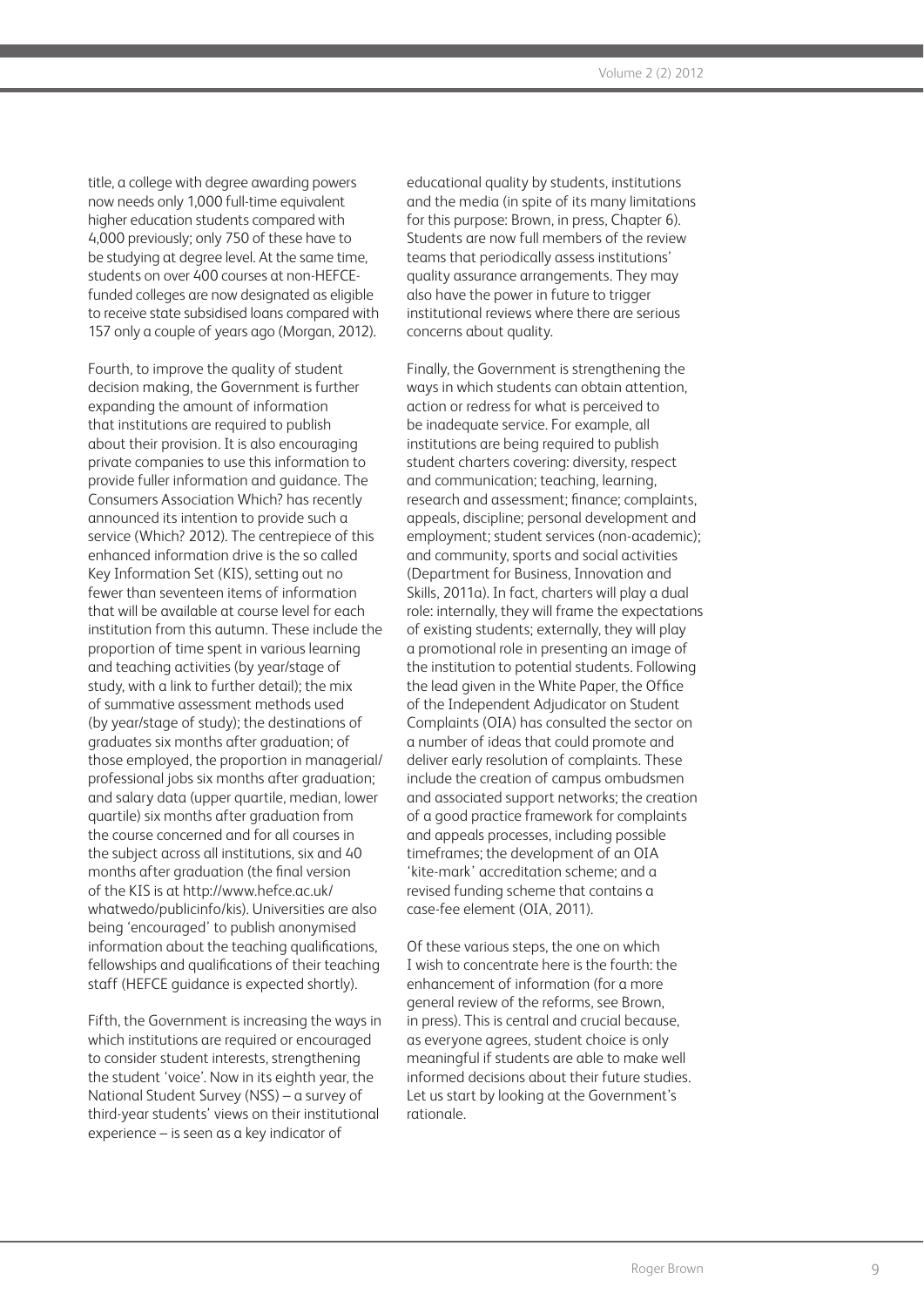#### The rationale

The rationale was indicated in the earlier quotes from recent Government statements. It can be broken down into three propositions: (a) markets are the most efficient way of allocating resources; (b) higher education is basically a private good; therefore (c) a market-based system – or one as close to it as is politically and economically attainable – is the best means of providing higher education. If these propositions are accepted then the reform programme set out in the White Paper makes perfect sense. But if there are difficulties with them, markets may not be of the best and most efficient way of organising provision. As the formulation implies, the argument turns on the answers to two questions: (a) what sort of good or service is higher education? (b) who are the main beneficiaries?

# What kind of good or service is higher education?

I propose to refer here to the work of a number of writers who have considered how far higher education can be seen as a good or service (see also, Dunnett et al., 2012).

Zeitaml et al. (1985, p.36) identified eight features that distinguish services from goods for marketing purposes: services cannot be stored; services cannot be transported; services cannot be mass produced; services cannot be protected by patents; service quality is difficult to control; service costs are difficult to calculate; demand for services fluctuates; consumers themselves are involved in the production process. Elsewhere (p.43) the authors speak of four unique features of services: intangibility; inseparability; heterogeneity; and perishability (duration of benefits to the consumer is also identified). Because of these characteristics, service quality cannot be measured objectively; instead the focus has to be on 'perceived quality', which results from a comparison of customer expectations with their perceptions of actual performance (Voss and Gruber, 2006, p.219).

Lovelock (1983) classified services, inter alia, by the scope for the exercise of customisation and judgement in delivery. Where, as in higher education, the service is created as it is consumed, and the customer is involved in the production process, there is far more room for tailoring the service to meet the needs of individual customers or clients. But by the same token it can never be clear, either to the customer or to the professional provider, what the outcome will be. Many writers (for example, Rothschild and White, 1995; Marginson, 2004; McCulloch, 2009) in fact emphasise the role of students as inputs into, and joint producers of, their higher education.

How do purchasers judge the quality of a good or service? Economists make a distinction between 'search' and 'experience' goods. 'Search' goods are those where product characteristics such as quality can be established prior to purchase: most ordinary consumer goods fall into this category. 'Experience' goods are those where quality can only be assessed through consumption: restaurant meals, theatrical performances, holidays all fall into this category. However Weimer and Vining (1992) categorised higher education as a 'post-experience' good, the quality of which can only be established well after it has been 'consumed', and perhaps not even then (see also, Nelson, 1970 and Hamlin, 1994). In the same spirit, Kay and Vickers (1998, p.308) used the term 'trust' goods, the quality of which is not apparent even after consumption. Similarly, Lovelock et al. (1998, p.219) speak of 'credence qualities', characteristics that customers find it difficult to evaluate even after purchase and consumption.

Cave et al. (1992) drew attention to imperfect observability and infrequent purchasing as major difficulties in applying market theories to higher education, together with the difficulty of changing course or institution. As regards quality, they distinguished between the provenance of the degree awarded, the quality of tuition received, and differentiation in course content. Neither of the first two can be observed in advance. The third aspect – the construction of the course – is more readily observable before purchase. But even here the relative merits of the course for a particular individual are less easily evaluated and there may be high search costs.

Rowley (1995) identified three features that distinguish higher education from other services:

- Exclusivity of access: most customers must meet stringent academic and sometimes personal criteria.
- The customer is an agent in not only their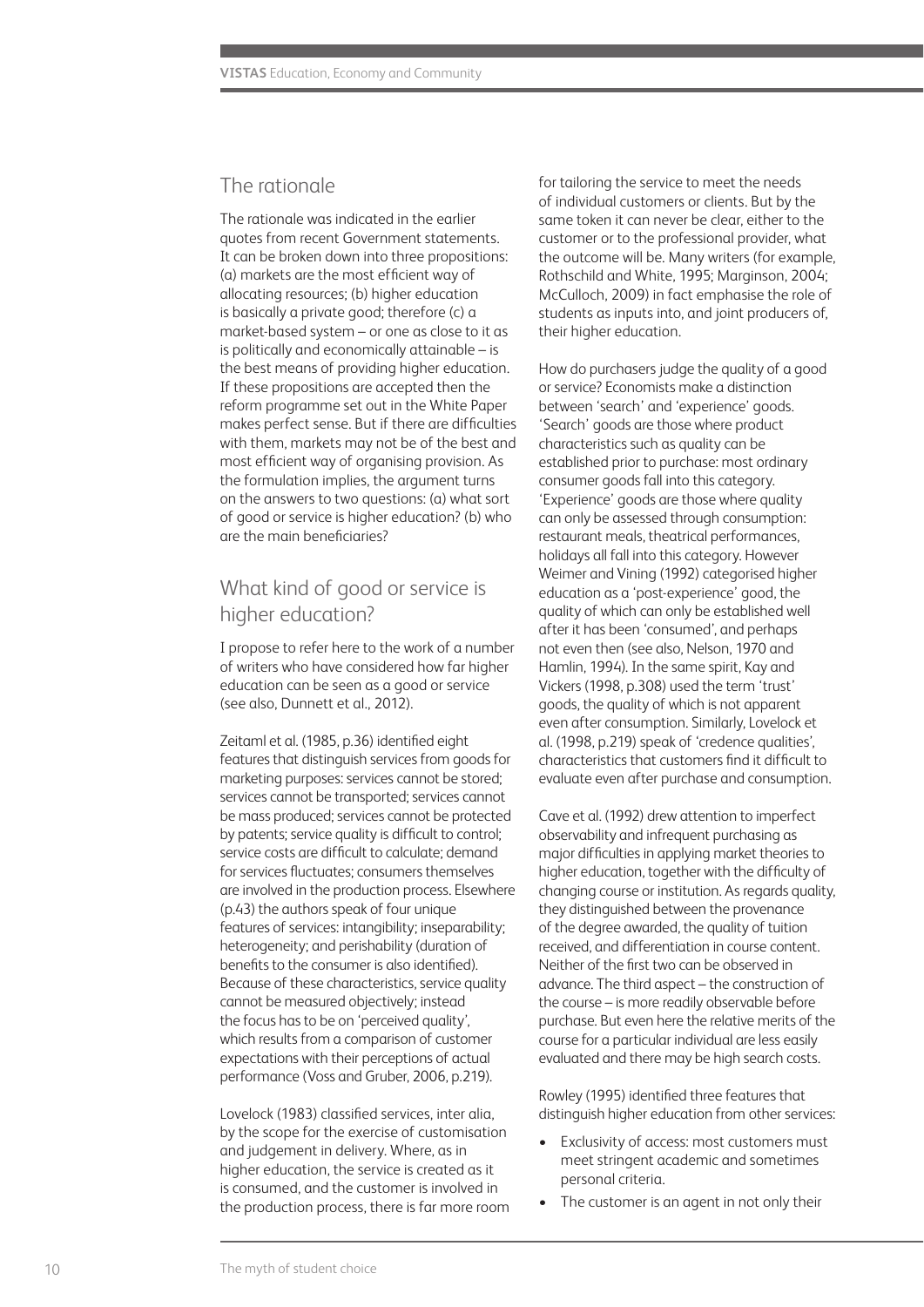own education but that of others: the notion of 'exchange', what the customer gives to the service experience, which includes but goes beyond price.

• The longitudinal nature of the service: in measuring or assessing quality we need to consider not only the cumulative effect of the transactions but also the changes in students as learners, which may lead to developing or changing approaches to learning, learning styles and/or perceptions of the learning process (see also, Bolton and Drew, 1991).

# Who are the beneficiaries?

Clearly, the student is not the only beneficiary of higher education:

*'Perhaps the most important way in which education differs from simple consumer products is that it is not just the primary customer who benefits. The strangest aspect of the idea that the market can ensure quality is that it implies that there is only one customer, or type of customer... Schooling is unlike a consumer product because there are multiple stakeholders – multiple customers – who make multiple demands on schooling and also benefit from particular forms of schooling. Schooling and, more important, education, is not an individual benefit where quality can be judged solely in terms of the individual preferences of the person who is educated. Education is essentially a social and a moral affair. It is an activity in which the society within which an individual lives is actively involved'* (Walford, 2006, p.60-61).

In passing, one could say that perhaps the most fundamental difficulty with the current reforms is that, like the Browne Committee Report on which they are based (Independent Review, 2010), higher education is essentially seen as a private good and, moreover, one where those private benefits are seen overwhelmingly in economic terms (earnings, employment, benefits). Per contra, the public interest is mainly seen in terms of ensuring that taxpayers' money is properly spent, as Dodds (2011) and others have pointed out.

To sum up this stage of the argument, we have a situation where (a) it is impossible for an individual to know in advance what quality of education they will receive if they enrol on X course at Y institution in Z mode, not least because they will be inputs to, and co-producers of, that process and (b) the range of potential beneficiaries goes far wider than the individual student. A number of corollaries flow from this, and it is with these corollaries that the rest of this article will be concerned. Before we come to this, however, there are one or two further points that may be worth noting at this stage.

First, even if these problems could be overcome, there are many other reasons why marketbased approaches have severe limitations when applied to higher education. These include (a) the need to protect the supply of public goods such as a skilled labour force, an active citizenry, etc (hence state subsidies, regulation and, sometimes, supply), and (b) the fact that universities cannot easily be left to close if there is insufficient demand for their courses (in spite of the rhetoric about failing institutions, not a single major, multidisciplinary, institution has so far been allowed to close by any administration) (for a full review, see Brown, 2011).

Second, there is an enormous amount of – mostly American – literature that attempts to specify the conditions in which effective student learning is most likely to occur. I will not attempt to summarise this here. But in view of what is said in a moment, it may be worth noting that it does not generally support the view that students will receive a better educational experience in a more selective institution. To quote Pascarella (2001, p.20):

*'Within-college experiences tend to count substantially more than between-college characteristics. The quality of teaching, the extent and nature of interaction with faculty and peers, the effectiveness of student affairs programming, the focus and intensity of academic experiences, and the overall level of student engagement, to name several important dimensions, are much more important in defining excellence in undergraduate education than the reputation, selectivity or resources of the institution attended. This is not to say that such factors as student body selectivity or resources have no role in shaping institutional impact. In some situations they do, at least indirectly. However, the weight of evidence indicates that their impact is substantially less than what a college does with the students and resources that it has'* (original author's emphasis).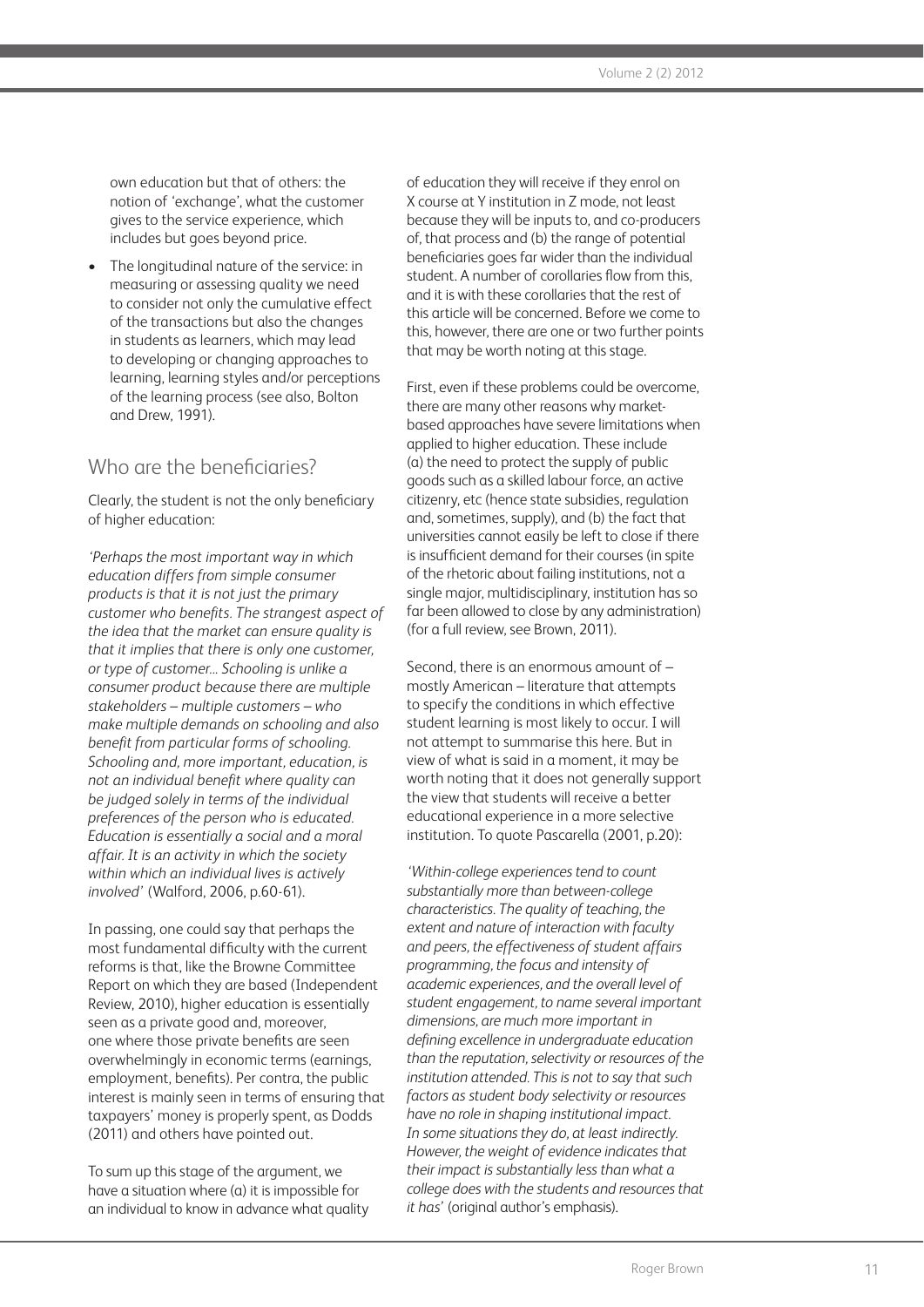In other words, it is exposure to effective educational practices that is the key to high quality student education (see also, Pascarella and Terenzini, 1991, 2005; National Survey of Student Engagement, 2001; Pike, 2003; Kuh and Pascarella, 2004; Pascarella et al., 2006; Ewell, 2008; Strauss and Volkwein, 2008; Lipka, 2008; Ro et al., submitted for review). The same message can be taken from two recent UK studies (Teaching and Learning Research Programme, 2008; Ashwin et al., 2011; see also, Brennan and Patel, 2011).

Next, even if we had valid, reliable and accessible indicators of educational quality, in every part of every institution, that could be economically customised in advance for every individual student or potential student (and the challenges of conveying such indicators in an accessible way that avoids distortion and does not mislead the user should not be underestimated – see Baldwin and James, 2000), there is little evidence either from the literature on consumer decision making generally or from what we know of student decision making in higher education that students would necessarily make use of them (Naidoo et al., 2011). On the contrary, we know that in reaching decisions about which product to buy, consumers generally, and students certainly, are influenced by a whole series of factors, of which perceived quality is only one. To quote one of the most authoritative surveys:

*'Our research found little of the calculative, individualistic consumer rationalism that predominates in official texts (Ball, Macrae and Maguire, 1999)'*. (Reay et al., 2005, p.58).

Like many other consumers, student behaviour tends to be 'adaptive': students act in accordance with how they are normally expected to in the circumstances in which they find themselves (Hutchings, 2003; Jongbloed, 2003; Kay, 2003; Vossensteyn, 2005; Stothart, 2007; Cremonini et al., 2008).

Let us now turn to the corollaries of this fundamental problem with information about quality in higher education.

# The difficulties with information for students: the consequences for educational quality

If information about product quality is not available and students would not use it rationally even if it were, should higher education be provided on market lines in the first place? As Jongbloed (2006, p.25) has written:

*'If individuals are fundamentally rational and the problems are [uncertainty, imperfect information] , the potential role for policy would be to try to address these market imperfections by helping students make the decisions they want. If, on the other hand, students are fundamentally irrational, then giving them more information or eliminating market imperfections will not necessarily improve outcomes. In the latter case there may not be a need to strengthen consumer choice in higher education, as it might be better to, for example, let educational authorities offer the programmes they deem best for students rather than let student preference drive programme selection.'*

Following the Browne Committee, the Government has in fact accepted that student choices should **not** be the sole determinants of what is offered by continuing direct subsidies for some 'strategically important and vulnerable subjects' and certain other priority areas. This reflects the desirability of not simply leaving the choice of what subjects should be taught to students. As Williams (1999, p.149) wrote:

*'Higher education provision determined solely by the wishes of large numbers of individual students would be unlikely to meet their real long-term needs, or those of society as a whole, as effectively as a system in which significant resource allocation authority is held by a democratic government, advised by expert agencies that can interpret the economic and social processes with which tertiary education interacts'.*

The second corollary, if higher education is to be organised on market lines, is that consumers will seek information substitutes. This happens in other situations where market forces are intended to operate but where direct information about product quality is hard to find (McPherson and Winston, 1993; see also, Kay and Vickers, 1998). In higher education,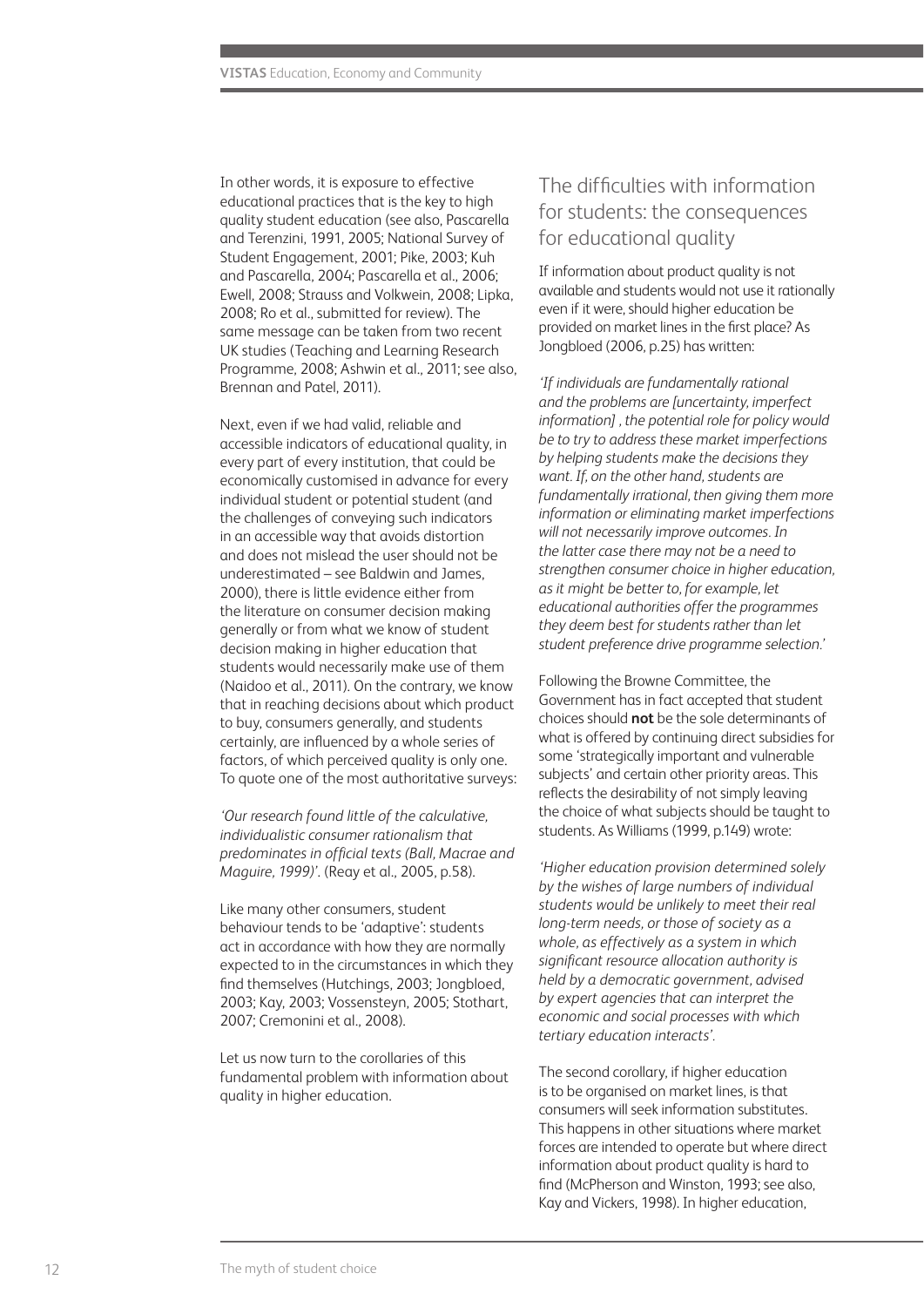it has been well established that it is prestige that typically acts as the substitute (Brewer et al., 2002; Eckel, 2008; van Vught, 2008). Hence price is a key indicator of (perceived) quality: with all the experience of what happens when institutions are allowed to set their own prices in education markets, the Coalition Government really had no excuse for being taken aback when so many institutions went for the upper end of the fee possibilities for 2012.

As well as charging the maximum the market will bear, the leading US institutions invest in improving admissions selectivity, lowering acceptance/yield rates and student consumption benefits: dormitories, eating facilities, fibre-optic networks, etc. (Dill, 2003). Other strategies to enhance prestige include renaming the institution and creating 'honors colleges' to attract higher scoring students (Newman et al., 2004). There is of course a very strong correspondence between institutional prestige, longevity and worth. In both the US and Britain there are huge differences in levels of institutional wealth: even after allowing for subject differences, Cambridge has over four times the income per student of Edge Hill (the differences in net assets are even greater). Calhoun (2006, p.25) has observed that the availability of elite status actually depends on huge inequalities of funding for different categories of institution. Current Government policies will of course increase these disparities (Thompson and Bekhradnia, 2011; Brown, in press). If input factors like resourcing levels or student qualifications matter, then equity suggests that any differentials should be reduced, especially as the more expensive and better funded institutions tend to attract students who have already had more spent on them than their less fortunate contemporaries.

A recent study of UCAS applications in 1996, 2000, 2004, 2006, 2008 and 2010 (Raffe and Croxford, 2012) confirms that in both England and Scotland there has been virtually no change in the hierarchy of Russell Group, other pre-1992 and post-1992 sectors. As Zemsky wrote in 2005 (p.287):

*'What the faculty and staff of both private and public institutions have learned is that in the end there is really no market advantage accorded to institutions that provide extra-quality education...What happens in this market is not quality but rather competitive advantage'.*

Hansmann (1999) argued that much in higher education can be explained by the notion of student education as an 'associative good', one where a major consideration for purchasers is/are the personal characteristics of the other customers. What a university or college is selling is therefore, in large part, the 'quality' of its students. This is still another consequence of the difficulty of obtaining direct information about product quality. Markets in such goods do not function like other markets. In particular, when not-for-profit firms produce such goods, there is a strong tendency for customers to become stratified across firms according to their personal characteristics. The incentive to sell by choosing only the best customers is especially strong for such organisations because they are effectively constrained to charge their customers, on average, no more than (and, often, much less than) the cost of producing the service. A private for-profit college would have a stronger incentive to use price as a basis for rationing admissions. At the same time, competition is dampened, partly because of larger gaps between the market segments and partly because of the high degree of inertia in the student body, over centuries in many cases.

The whole situation has been well summarised by Dill:

*'Because the new competitive market is characterized by inadequate and inappropriate information, an ambiguous conception – "academic prestige" – comes to represent academic quality in the public mind, which can lead to a price-quality association that undermines productive efficiency. The distorting influence of prestige in both the US and UK markets means that the educational costs of elite universities provide a "price umbrella" for the rest of the system and present spending targets for less elite institutions that wish to compete by raising their prices (Massy, 2004). Competitive markets thereby encourage an academic "arms race" for prestige amongst all institutions, which rapidly increases the costs of higher education and devalues the improvement of student learning. As noted in both the US and UK, an unregulated academic market can lead to a situation in which no university constituency – students, faculty members or administrators – has a compelling incentive to assure academic standards. This is a recipe for a classic and*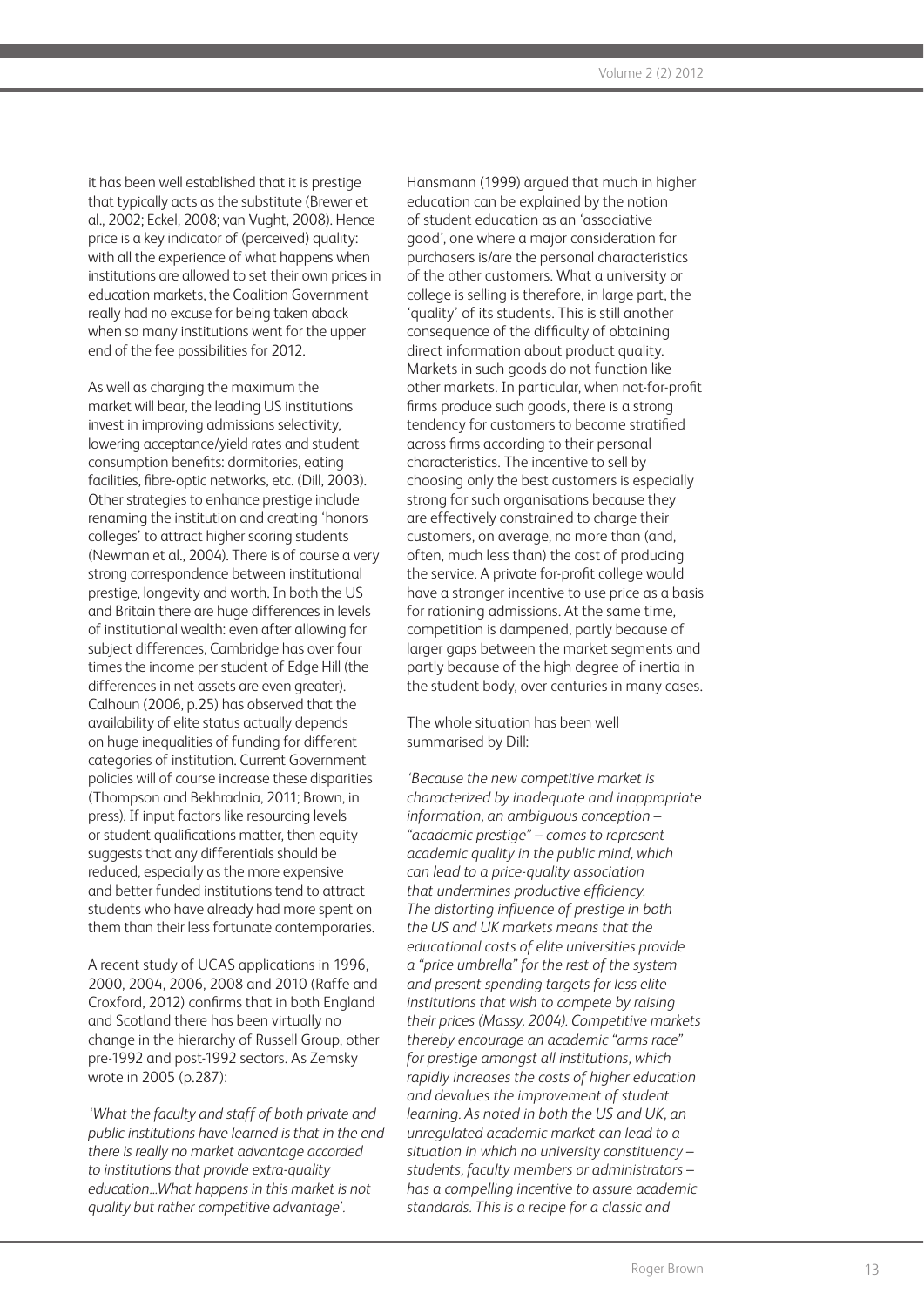*significant market failure in which the rising social costs of higher education are not matched by equivalent social benefits (Teixeira et al., 2004)'*(Dill, 2007, p.67).

The third corollary, as both Jongbloed and Dill have noted, is the need for effective regulation. There is a paradox here. The 2011 White Paper and associated official statements speak of the need to reduce regulation if market competition is to flourish, hence fewer controls on funded student places, greater price competition, lower market entry barriers, etc. There is also to be a 'risk-based' approach to quality assurance, so that some institutions receive less frequent or intensive assurance visits than others. But what if the resource squeeze on the sector as a whole (with a 40 per cent planned reduction in current spending to 2014-15) or on individual institutions (increasing disparities again) leads to more cutting of corners and risks to quality either generally or on the part of the most hard pressed universities? It certainly seems ironic that at the very time when institutions are, by Government decision, facing an even more risky environment, that same Government should be introducing 'risk-based' regulation.

There is a further difficulty. The regulation of quality in most higher education systems is a mixture of state, academic and market mechanisms (Clark, 1983; Dill and Beerkens, 2011, and in press). In reality, most experts agree that in developed systems the key mechanism is academic self-regulation within, usually, a state legislative envelope (Kells, 1992). But market competition shifts the balance of power away from the academic community as the primary custodians and judges of quality and standards. To quote Marks (2007, p.173), judgements shift from being 'authority-based' (merit judged by 'the authorities') to being 'market-based'. Moreover, quality is increasingly seen in terms of economic criteria such as fitness for the labour market. At the same time the focus of institutional quality assurance shifts from quality enhancement to reputation management (for the full argument, see Brown, 2009).

The final corollary is the amount of waste involved. Institutions put huge amounts of effort into producing, checking, manipulating, publishing and 'spinning' vast amounts of data, yet not one of the various moves to increase student information has been subject to a proper cost-benefit analysis. So for example, the projected autumn 2012 HEFCE evaluation of the Key Information Set (HEFCE, 2012, pp.14-15) envisages looking at:

- The user experience of the KIS widget, the KIS and the new Unistats website
- Whether the process from HE providers' perspectives can be improved on
- An audit of the data provided by institutions.

No reference here to an analysis of institutions' costs in producing this information let alone the wider costs and distortions, or whether these are or could be offset by quantified or quantifiable benefits.

Similarly, universities and colleges invest increasing amounts of money in activities – marketing, branding, student recruitment – which have little to do with educational quality but are thought to be attractive to students and their sponsors. Hearn (2008, p.209) refers to Luettger's (2008) estimate that the amount of money spent on marketing and communications by colleges and universities in the US has risen by over 50 per cent since 2000; this is the average: the recent Senate report on for profit colleges (Stone, 2012) found that such institutions spend an average of 23 per cent on marketing compared to 17 per cent on instruction. This may be why many American students pay far more in tuition than their colleges spend on educating them, something we shall increasingly see here as tuition fees take off after 2012. Much of this expenditure is of course in response to what students, as consumers, need or say they need.

In the UK, a number of writers (e.g. Rolfe, 2003) have drawn attention to increased expenditure on marketing and branding as universities seek to maintain and improve their position in the market, even though much of this is ineffective (see also, Matthews, 2012b). There has so far been less comment about dysfunctional expenditure on the US pattern but this can surely be only a matter of time. Most serious of all, however, is the waste involved where institutions invest resources in seeking prestige – for example, through increasing student selectivity or investing in expensive research 'stars'– when only a small number of institutions can ever be truly prestigious: a zero-sum game with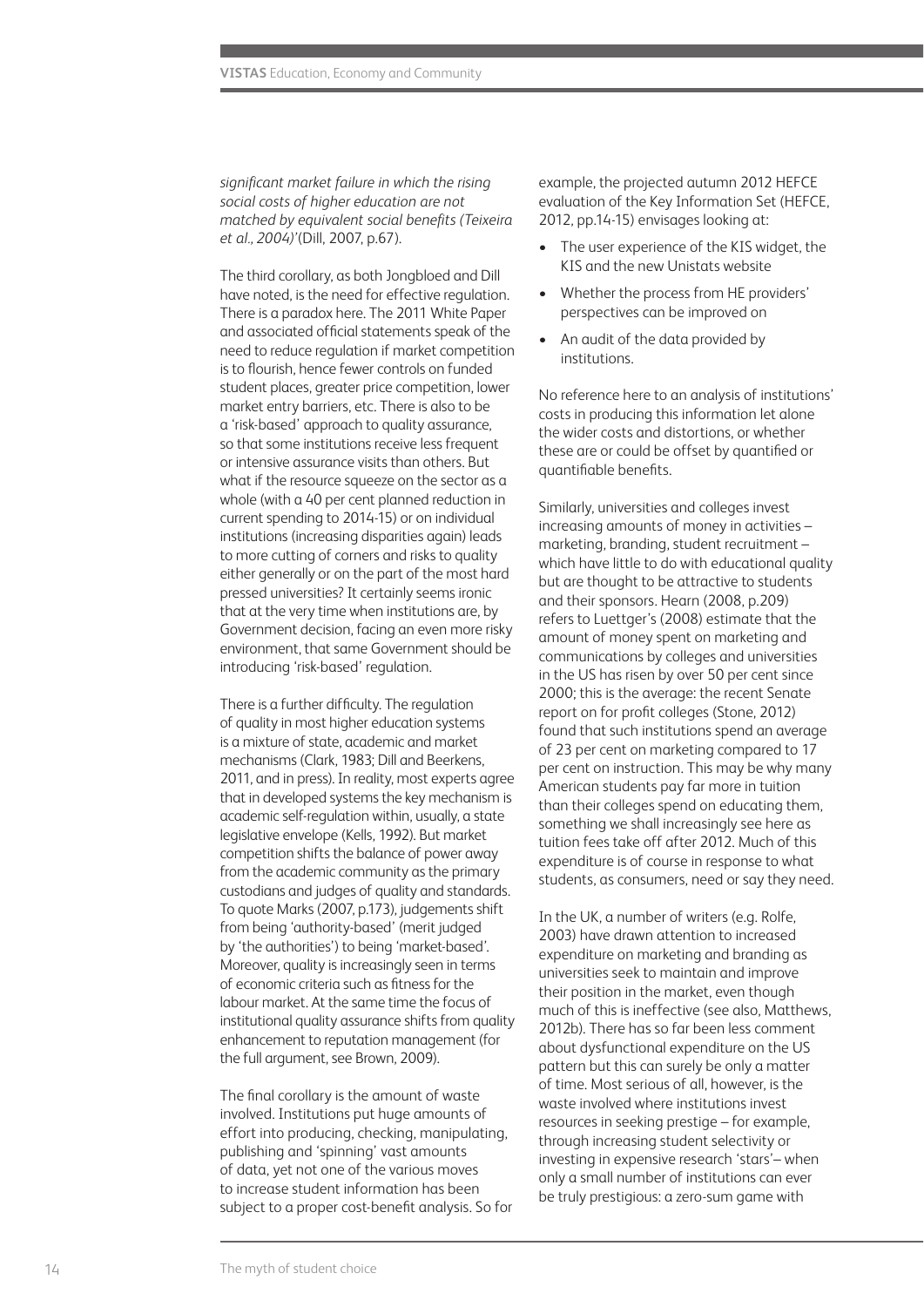a vengeance. These are of course resources that could and should have been invested in improving educational practices and facilities.

Finally, we should note the contradiction between the idea of offering every student and potential student the widest possible choice, so that every student has the best chance of fulfilling their potential by studying on a course and in a manner that best meets their particular needs, and the clearly homogenising tendencies of having a single set of (mostly input-based) data to indicate institutional 'quality'. There are in fact several sets of paradoxes here.

First, partly because of the informational problems described, and in spite of government rhetoric about the beauties of competition as each institution finds its distinctive niche, a greater degree of marketisation in higher education actually leads to a lower level of institutional diversity, as many students, institutions, employers and national agencies 'migrate' to a single preferred model of a well-resourced, highly selective, research-based university (see Brown, 2011, chapter 3 for the full argument); the 'league tables' of course reinforce this. At precisely the same time as Ministers are preaching diversity and choice their policies are actually reducing it. Second, the governments that have been advocating greater student choice are the very ones that have been cutting public expenditure on universities, so that institutions' ability to offer a 'personalised' curriculum – for example, by increasing the amount of face to face contact between students and lecturers/ tutors, reducing the size of teaching groups and/or improving the speed and quality of feedback (all things that surveys consistently put at the top of students' wishes) – has been significantly reduced (student/staff ratios in the universities are now, at 17.1, nearly two points above those in the state secondary schools, 15.3; in the private schools they are about half the state school figure). This is both a local management problem and a major strategic issue.

It is in fact strongly arguable that if the Government was really serious about student choice and empowerment, it would increase the resources for teaching in all institutions, something already desirable on economic grounds alone (McMahon, 2009). It would also require those institutions that obtain large amounts of public money for research to say how they are using that money to improve student learning and so justify the £9,000 fee: I think we can guess the answer from the reported comments of Sir Stephen Wall, Chair of the Council of University College London, in December 2010, that the institution would be using the increased teaching revenue to 'fund the shortfall in government support for science and other research' (Baker, 2010). The Government would also commit more of its own resources to develop information tools and dissemination: Thompson and Bekhradnia (2011, paragraph 84) pointed out that the Government proposes to spend £150,000 on information provision yet the running costs of the Student Loans Company and Her Majesty's Revenue and Customs will increase by £10m per annum with the introduction of the new fee and repayment schemes.

Finally, and again contrary to the claims of market advocates, instead of empowering consumers' choices and potentialities, market methods of coordination actually reproduce the inequalities that consumers bring to the market place. As Ranson (1993, p.337) wrote:

*'Within the market place all are free and equal, only differentiated by their capacity to calculate their self-interest. Yet, of course, the market masks its social bias. It elides, but reproduces, the inequalities that consumers bring to the market place. Under the guise of neutrality, the institution of the market actively confirms and reinforces the pre-existing social class order of wealth and privilege'.* (see also, Hemsley-Brown, 2011).

Whatever else markets may produce it is not social justice.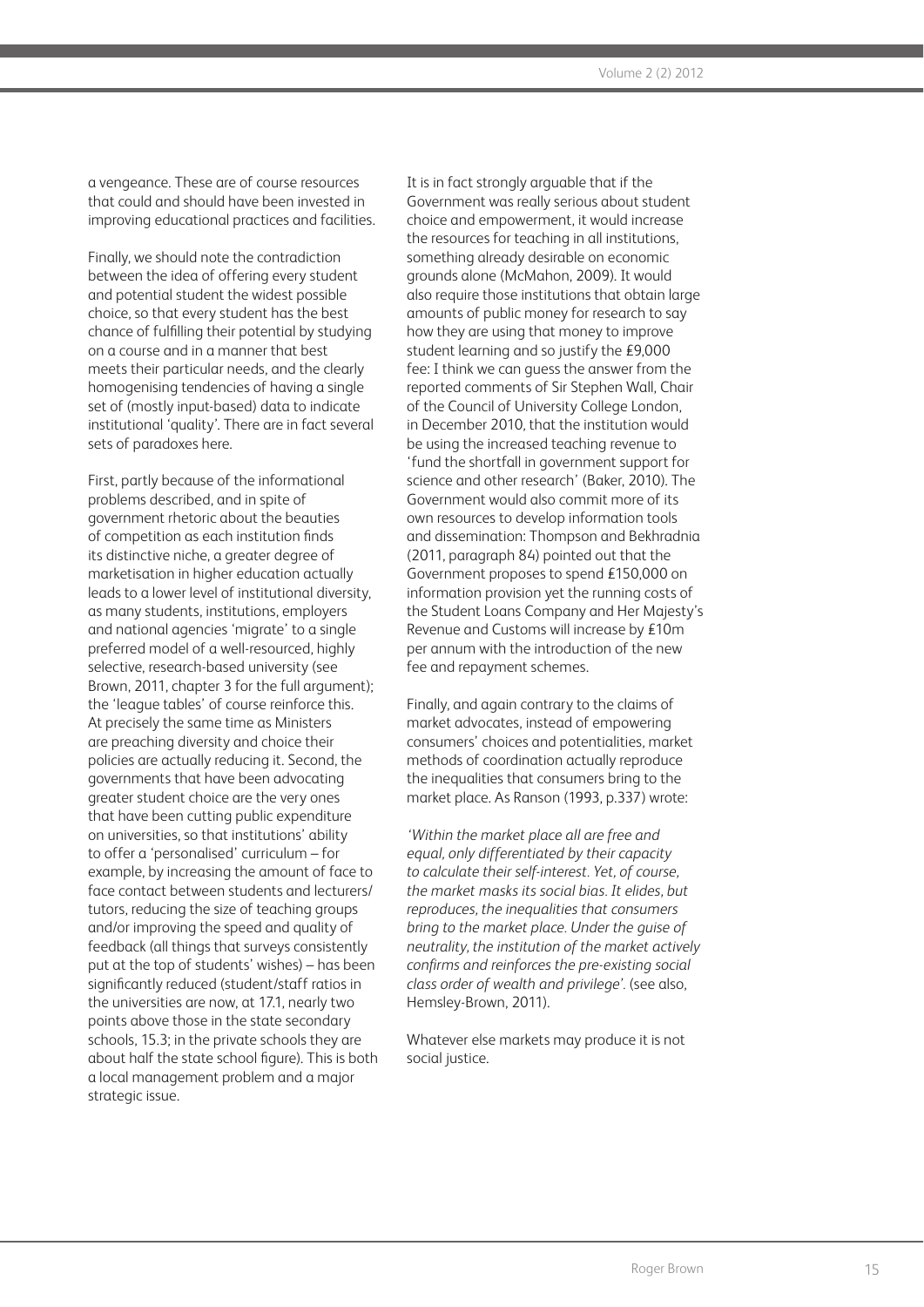## Conclusion

It is impossible to avoid the conclusion that, at the very least, the current push on student information will increase stratification, both of the institutions and of the constituencies they serve (to the detriment of the notion of a diverse system where differences in resourcing and status between institutions are kept within a certain range); it will weaken self-regulation (the chief reason for our generally well-deserved reputation for educational quality); and will lead to a lot of nugatory effort on the part of institutions and students and their families, at a time of almost unprecedented economic pressures, without any corresponding benefits.

Even worse, though, is the reinforcement that it provides for the notion of higher education as a consumer product just like any other (Williams, in press). This is completely contrary to the vision which many of us still have of higher education as essentially a process of intellectual and moral transformation, where the end product, if there is one, is a more enlightened individual better able to stand on their own feet intellectually through participation in a community which is devoted to searching out and understanding what is believed to be the truth through established scholarly means. Instead of a vision of higher education in which students are essentially consumers of a pre-specified product, we should be talking about an engaged partnership, where the key information is not what students can obtain before entering but what all parties learn in the course of the process about educational aims and how students may best achieve them. This is what is at stake in the enhancement of student choice and information.

Finally, there is a moral dimension. Is it fair to load upon students, at the age of 17 or 18, the main responsibility for making a choice of subject, course and institution, and for correcting it if it turns out to be wrong? Surely it should be the responsibility of the academic community to protect students by ensuring that, whatever, wherever and however they study, they receive a worthwhile learning experience leading to a suitable qualification? The very worst aspect of the renewed push on student choice and information is that it weakens our ability to provide those reassurances without putting anything worthwhile in its place.

You may now be able to see why, on the basis of what we know about higher education markets, student choice is a myth, and a dangerous myth at that.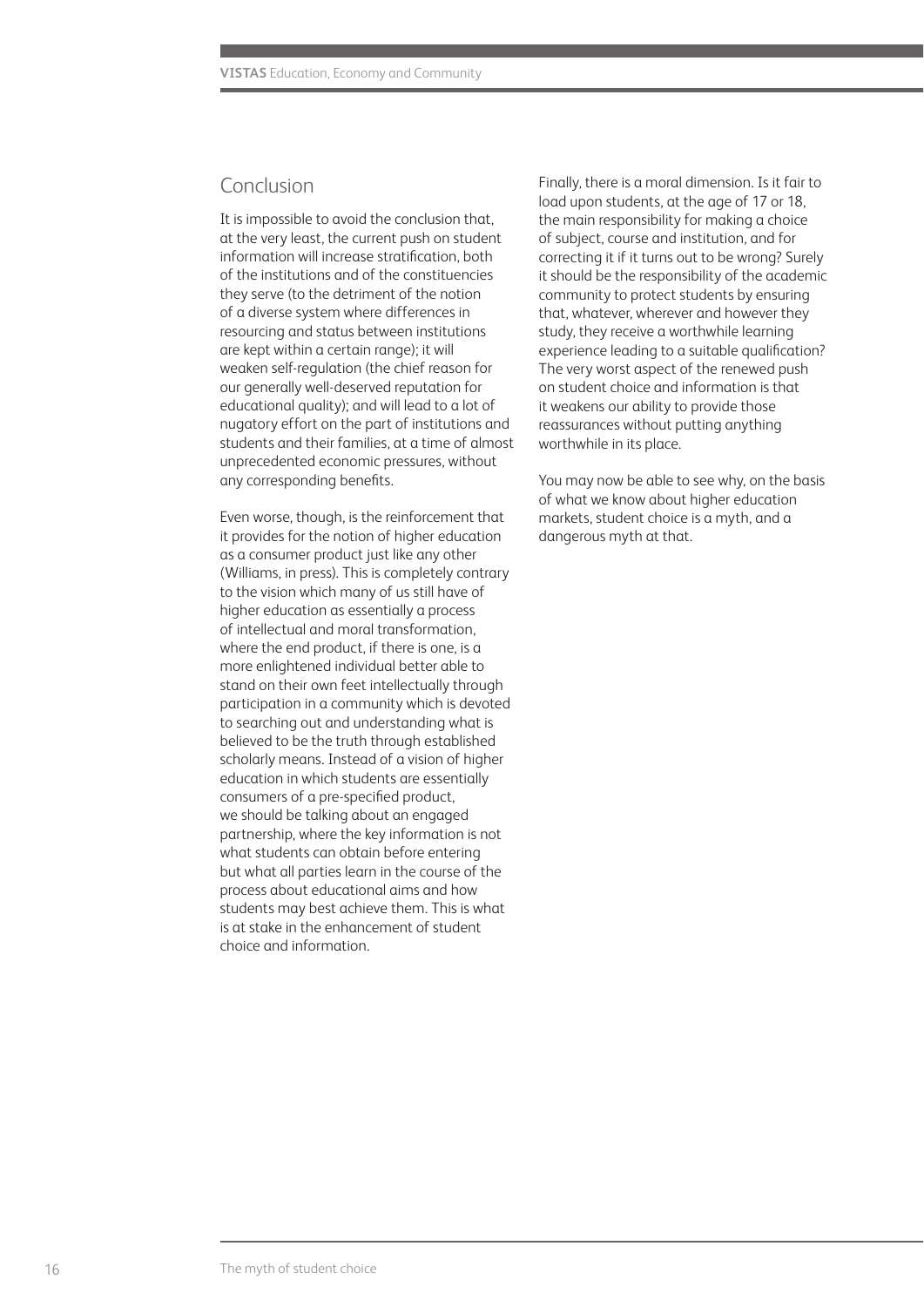## References

Ashwin, P., Abbas, A. and McLean, M. (2011) A bad deal for 'consumers'. *Times Higher Education,* 17 November, p.23.

Baker, S. (2010) Research funding 'black hole'? Fill it with teaching cash, UCL chair advises. *Times Higher Education*, 9 December, p.6-7.

Baldwin, G. and James, R. (2000) The market in Australian higher education and the concept of the student as informed consumer. *Journal of Higher Education Policy and Management,*  22(2), p.139.

Bekhradnia, B. and Massy, W. (2009) *Vouchers as a mechanism for funding higher education.* Oxford: Higher Education Policy Institute.

Belfield, C. and Levin, H.M. (2005) Vouchers and public policy: when ideology trumps evidence. *American Journal of Education,* 111, p.548-567.

Bolton, R.N. and Drew, J.H. (1991) A longitudinal analysis of the impact of service changes on customer attitudes. *Journal of Marketing*, 55, January, p.1-9.

Brennan, J. and Patel, K. (2011) 'Up-market' or 'down-market'? Shopping for higher education in the UK. In Teixeira, P.N. and Dill, D.D. eds. *Public vices, private virtues? Assessing the effects of marketization in higher education.*  Rotterdam: Sense.

Brewer, D. J., Gates, S. M. and Goldman, C. A. (2002) *In pursuit of prestige: strategy and competition in US higher education.* Somerset (NJ): Transaction.

Brown, R. (2009) Quality assurance and the market. In Newton, J. and Brown, R. eds. *The future of quality assurance.* Amsterdam: European Association for Institutional Research.

Brown, R. ed. (2011) *Higher education and the market.* New York and London: Routledge.

Brown, R. (In press) *Everything for sale? The marketization of UK higher education.* London and New York: Routledge.

Calhoun, C. (2006) The university and the public good. *Thesis Eleven,* 84, p.7-43.

Cave, M., Dodsworth, R. and Thompson, D. (1992) Regulatory reform in higher education in the UK: incentives for efficiency and product quality. *Oxford Review of Economic Policy,* 8 (2), p.79-102.

Clark, B.R. (1983) *The higher education system.* Berkeley and Los Angeles: University of California Press.

Cremonini, L., Westerheijden, D. and Enders, J. (2008) Disseminating the right information to the right audience: cultural determinants in the use (and misuse) of rankings. *Higher Education,*  55( 3), p.373-385.

Department for Business, Innovation and Skills (2011a) *Student charter group: final report.* http://www.bis.gov.uk/biscore/highereducation/docs/5/11-736-student-chartergroup.pdf [Last accessed 17 February 2011]

Department for Business, Innovation and Skills (2011b) *Higher education: students at the heart of the system.* (Cmnd. 8122). London: Department for Business, Innovation and Skills.

Dill, D.D. (2003) Allowing the market to rule: the case of the United States*. Higher Education Quarterly*, 57 (2), p.136-157.

Dill, D. D. (2007) Will market competition assure academic quality? An analysis of the UK and US experience. In Westerheijden, D.F., Stensaker, B. and Rosa, M.J. eds. *Quality assurance in higher education: trends in regulation, translation and transformation*. Dordrecht: Springer.

Dill, D.D. and Beerkens, M. (2010) *Public policy for academic quality: analysis of innovative policy instruments.* Dordrecht: Springer.

Dill, D.D. and Beerkens, M. (In press) Designing the framework conditions for assuring academic standards: lessons learned about professional, market and government regulation of academic quality. *Higher Education.*

Dodds, A. (2011) The British higher education funding debate: the perils of 'talking economics'. *London Review of Education,* 9 (3), p.317-331.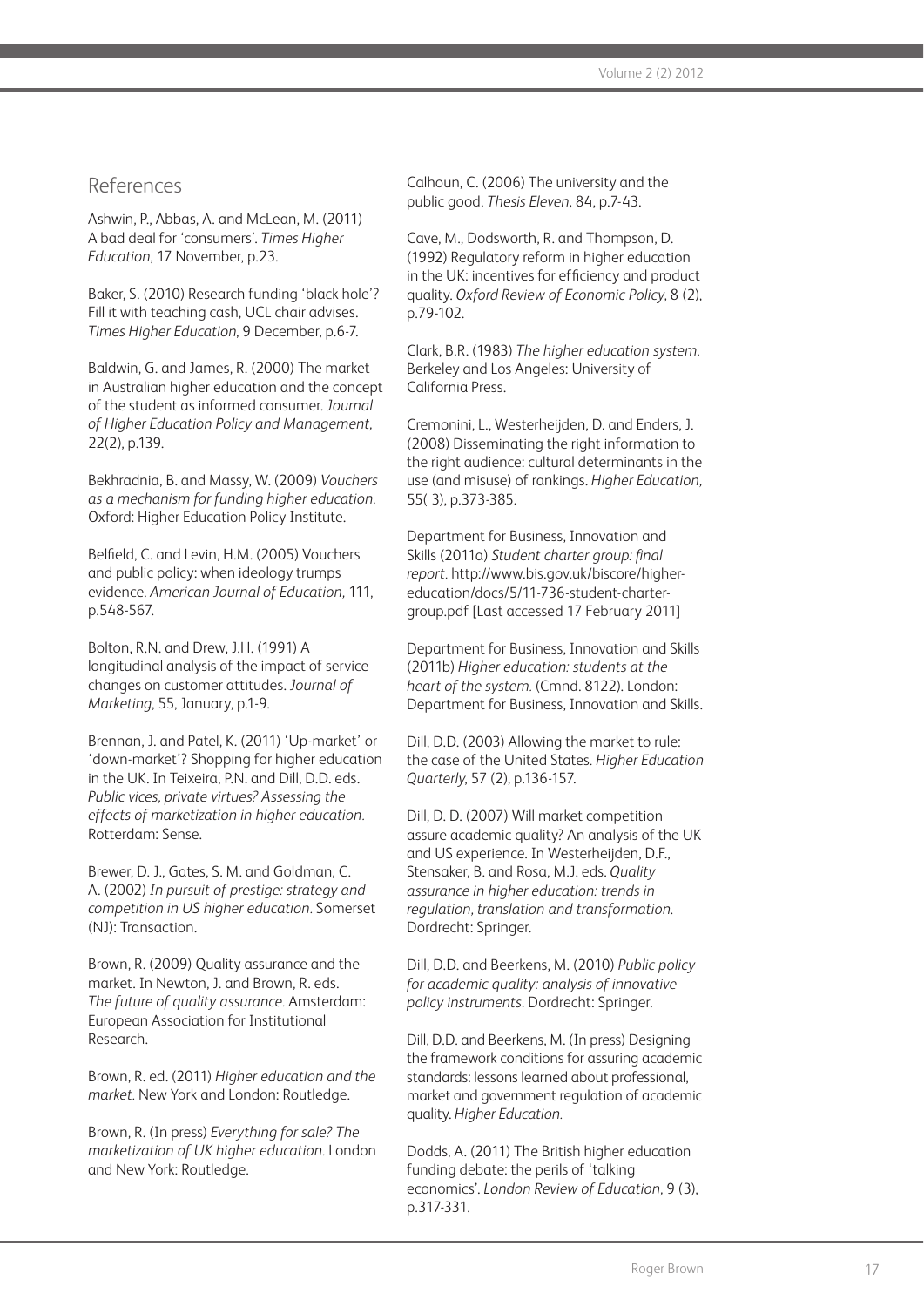Dunnett, A., Moorhouse, J., Walsh, C. and Barry, C. (2012) Choosing a university: a conjoint analysis of the impact of higher fees on students applying for university in 2012. *Tertiary Education and Management,* 18(3), p.199-220.

Eckel, P. D. (2008) Mission diversity and the tension between prestige and effectiveness: an overview of US higher education. *Higher Education Policy*, 21(2) p.175-192.

Ewell, P. (2008) Dissecting myths about institutional quality, *Change Magazine,*  November/December, p.8-13.

Friedman, M. (1962) *Capitalism and freedom.*  Chicago: University of Chicago Press.

Hamlin, A. (1994) Regulation, rent-seeking and reform in higher education. *Financial Accountability and Management,* 10 (4), p.291- 304.

Hansmann, H. (1999) *Higher education as an associative good.* Yale Law School Program for Studies in Law, Economics and Public Policy, Working Paper No. 99-15.

Hearn, A. (2008) 'Through the looking glass' :the promotional university 2.0. In Aroczyk, M. and Powers, D. eds. *Blowing up the brand: critical perspectives on promotional culture.*  New York: Peter Lang.

Hemsley-Brown, J. (2011) Market heal thyself: the challenges of a free market in higher education. *Journal of Marketing for Higher Education,* 21(2) p.115-132.

Higher Education Funding Council for England (2012) *Key information sets and unistats: overview and next steps: July 2012/15.* Bristol: Higher Education Funding Council for England.

Hutchings, M. (2003) Information, advice and cultural discourses of higher education. In Archer,L., Hutchings, M. and Ross,A. eds. *Higher education and social class.* London and New York: Routledge Falmer.

Independent Review of Higher Education Funding and Student Finance (Browne Report) (2010) *Securing a sustainable future for higher education.* Available at: http:webarchive. nationalarchives.gov.uk/+/hereview.independent. gov.uk/hereview [Accessed 11 July 2012].

Jongbloed, B. (2003) Marketisation in higher education, Clark's triangle and the essential ingredients of markets. *Higher Education Quarterly,* 57(2), p.110-135.

Jongbloed, B. (2006) Strengthening consumer choice in higher education. In Teixeira, P.N., Johnstone, D.B., Rosa, M.J. and Vossensteyn, H. eds. *Cost-sharing and accessibility in higher education: a fairer deal?* Dordrecht: Kluwer.

Kay, J. (2003) *The truth about markets: their genius, their limits, their follies.* London: Penguin Press.

Kay, J. and Vickers, J. (1988) Regulatory reform in Britain. *Economic Policy,* 3 (7), p.286-351.

Kells, H. R. (1992) S*elf-regulation in higher education: a multi-national perspective on collaborative systems of quality assurance and control.* London and Philadelphia: Jessica Kingsley.

Kuh, G.D. and Pascarella, E.T. (2004) What does institutional selectivity tell us about educational quality? *Change Magazine,*  September/October, p.52-58.

Lee, J. (2012) A degree of difference: sixthform colleges go into HE for first time. *Times Educational Supplement,* 9 March 2012, p.48- 49.

Lipka, S. (2008) Does It matter where you go to college? A new survey finds that the student experience varies less among institutions than it does for individuals on the same campus. *The Chronicle of Higher Education*, November 14, A30.

Lovelock, C.H. (1983) Classifying services to gain strategic marketing insights. *Journal of Marketing,* 47, p.9-20.

Lovelock, C.H., Patterson, P.G. and Walker, R.H. (1998) *Services marketing: Australia and New Zealand.* Sydney: Prentice-Hall.

Luettger, L. (2008) Brands speak beyond images: reflect lifestyle, students. *Rochester Business Journal, 24, p.18.*

Marginson, S. (2004) Competition and markets in higher education: a global approach. *Policy Futures in Education,* 2(2), p.175-244.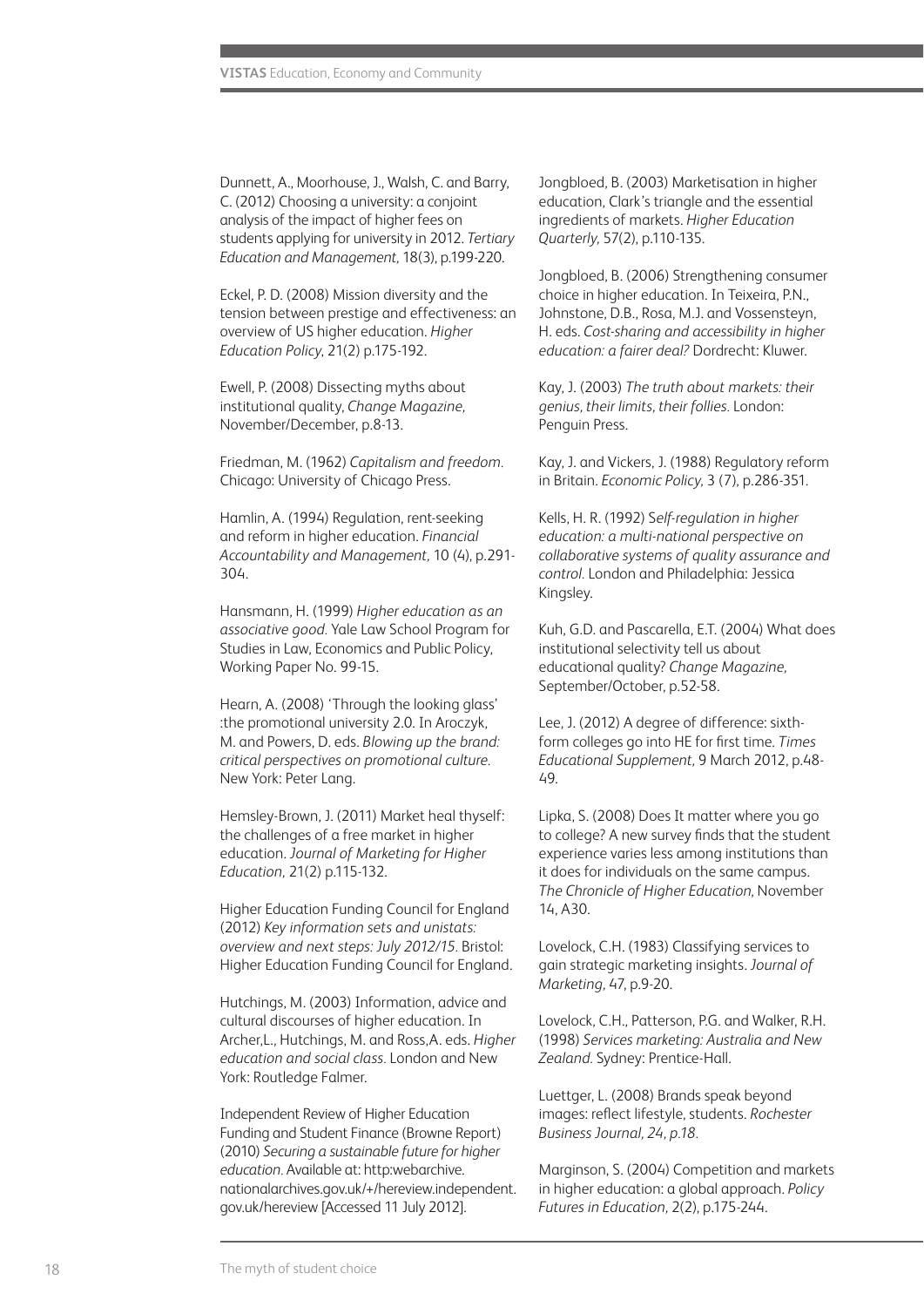Marks, D. (2007) The unsettled meaning of undergraduate education in a competitive higher education environment. *Higher Education in Europe*, 32 (2/3), p.173-183.

Massy, W. (2004) Markets in higher education: do they promote internal efficiency? In Teixeira, P.N., Jongbloed, B., Dill, D. and Amaral, A. eds. *Markets in higher education: rhetoric or reality?* Dordrecht: Kluwer Academic Publishers.

Matthews, D. (2012a) Core and margin plan tests the limits of collegial behaviour. *Times Higher Education*, 16 February, p.16-17.

Matthews, D. (2012b) Sensible economic actors' script says spend, spend on marketing. *Times Higher Education,* 6 September, p.6-7.

McCulloch, A. (2009) The student as coproducer: learning from public administration about the student-university relationship. *Studies in Higher Education*, 34(2), p.171-183.

McMahon, W.W. (2009) *Higher learning, greater good: the private and social benefits of higher education.* Baltimore: The Johns Hopkins University Press.

McPherson, M.S. and Winston, G.C. (1993) The economics of cost, price and quality in US higher education. In McPherson, M. S., Schapiro, M. O, and Winston, G. C. eds. *Paying the piper: productivity, incentives and financing in US Higher Education.* Ann Arbor: University of Michigan Press.

Morgan, J. (2012) Private bodies saddle up for state subsidies. *Times Higher Education,* 12 July, p.6-7.

Naidoo, R., Shankar, A. and Veer, E. (2011) The consumerist turn in higher education: policy aspirations and outcomes. *Journal of Marketing Management*, 27(11/12), p.1142- 1162.

National Survey of Student Engagement (2001) *Improving the college experience: national benchmarks of effective educational practice.*  Bloomington (IN): Indiana University Center for Postsecondary Research and Planning.

Nelson, P. (1970) Information and consumer behaviour. *Journal of Political Economy,* 78(2), p.311-329.

Newman, F., Couturier, L. K., and Scurry, J. (2004) *The future of higher education rhetoric, reality, and the risks of the market.* San Francisco: Jossey-Bass.

Office of the Independent Adjudicator (2011) *Pathway 3 Consultation.* December 2011. Available at: http://www.oia.org.uk/ media/39851/oia\_pathway\_3\_consultation. pdf [Accessed 31 August 2012]

Pascarella, E.T. (2001) Identifying excellence in higher education: are we even close? *Change Magazine*, May/June, p.19-23.

Pascarella, E.T, and Terenzini, P.T. (1991) *How college affects students*. San Francisco: Jossey-Bass.

Pascarella, E.T. and Terenzini, P.T. (2005) *How college affects students. Volume 2. A third decade of research.* San Francisco: Jossey-Bass.

Pascarella, E.T., Cruce, T., Umbach, P. D., Wolniak, G.C., Kuh, G.D., Carini, R.M., Hayek, J.C., Gonyea, R.M. and Zhao, C-M. (2006) Institutional selectivity and good practices in undergraduate education: how strong is the link? *The Journal of Higher Education*, 77(2), p.251-286.

Pike, G. (2003) *Measuring quality: a comparison of US news rankings and NSSE benchmarks.* Paper presented at the annual meeting of the Association for Institutional Research Tampa Florida (March).

Raffe, D. and Croxford, L. (2012) *How stable is the stratification of higher education in England and Scotland?* Unpublished paper.

Ranson, S. (1993) Markets or democracy for education. *Journal of Educational Studies,*  41(4), p.333-349.

Reay, D., David, M. and Ball, S. eds. (2005) *Degrees of choice: social class, race and gender in higher education.* London: Trentham Books.

Ro, H-K., Terenzini, P.T. and Yin, A.C. (Submitted for review, 2012) *Between-college effects on students reconsidered.*

Rolfe, H. (2003) University strategy in an age of uncertainty: the effect of higher education funding on old and new universities. *Higher Education Quarterly,* 57 (1), p.24-47.